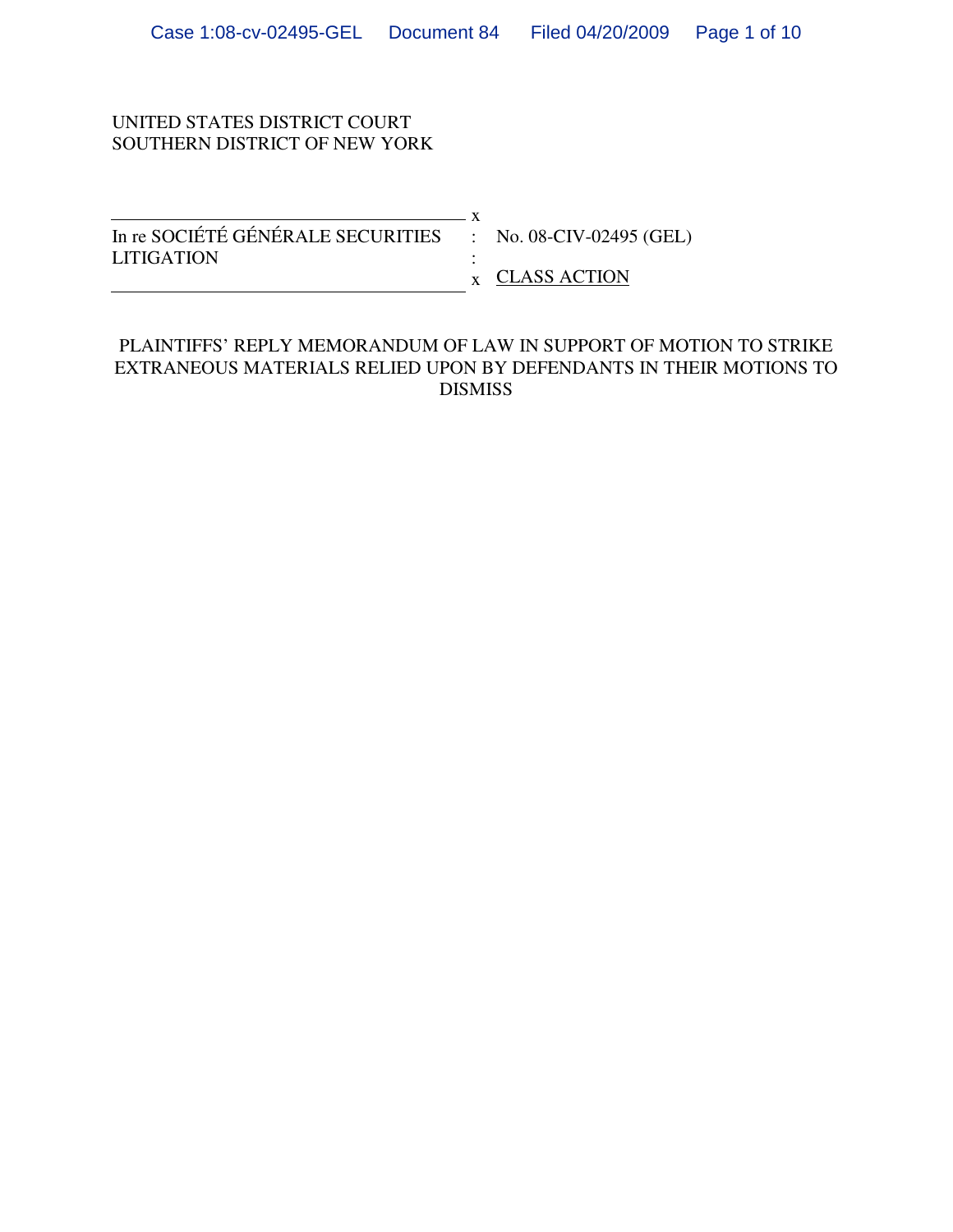Plaintiffs submit this reply memorandum in further support of their Motion to Strike Extraneous Materials Relied Upon by Defendants in Their Motions to Dismiss ("Motion to Strike").

#### **I. Plaintiffs' Motion to Strike Is Procedurally Proper**

Defendants are incorrect in arguing that Plaintiffs' Motion to Strike is procedurally improper "because Fed. R. Civ. P. 12(f) provides no basis for a court to strike documents rather than pleadings." Reply Memorandum of Law (1) in Further Support of the Motion of Defendants Société Générale, Daniel Bouton, Philippe Citerne and Didier Alix to Dismiss the Consolidated Amended Class Action Complaint and (2) in Opposition to Plaintiffs' Motion to Strike and Motion to Partially Lift the PSLRA Discovery Stay ("Defs' Reply") at 43. Plaintiffs' Motion to Strike is not made – as Defendants' incorrectly assume – pursuant to Rule 12(f), which only applies to motions to strike portions of the actual "pleading." *See* Fed. R. Civ. P. 12(f). Here, in moving to strike extraneous materials submitted in connection with Defendants' motions to dismiss, Plaintiffs fully complied with Fed. R. Civ. P. 7(b), which merely requires that any request for a court order by a motion must be "in writing[;] . . . state with particularity the grounds for seeking an order; and . . . state the relief sought." Indeed, district courts within this Circuit routinely entertain and grant this type of motion. *See, e.g.*, *In re Tommy Hilfiger Sec. Litig*., No. 04-civ-7678, 2007 U.S. Dist. LEXIS 55088, at \*2 (S.D.N.Y. July 20, 2007) (granting plaintiffs' motion to strike certain exhibits that were extraneous to defendants' motion to dismiss); *Hollander v. Flash Dancers Topless Club*, 340 F. Supp. 2d 453, 463 (S.D.N.Y. 2004) (granting plaintiffs' motion to strike on a Rule 12(b)(6) motion), *aff'd*, 173 F. App'x 15 (2d Cir. 2006); *In re OPUS360 Corp. Sec. Litig*., No. 01 Civ. 2938 (JGK)(JCF), 2002 U.S. Dist. LEXIS 18558, at \*5 n.3 (S.D.N.Y. Sept. 30, 2002) (same). Accordingly, Plaintiffs' Motion to Strike is procedurally proper.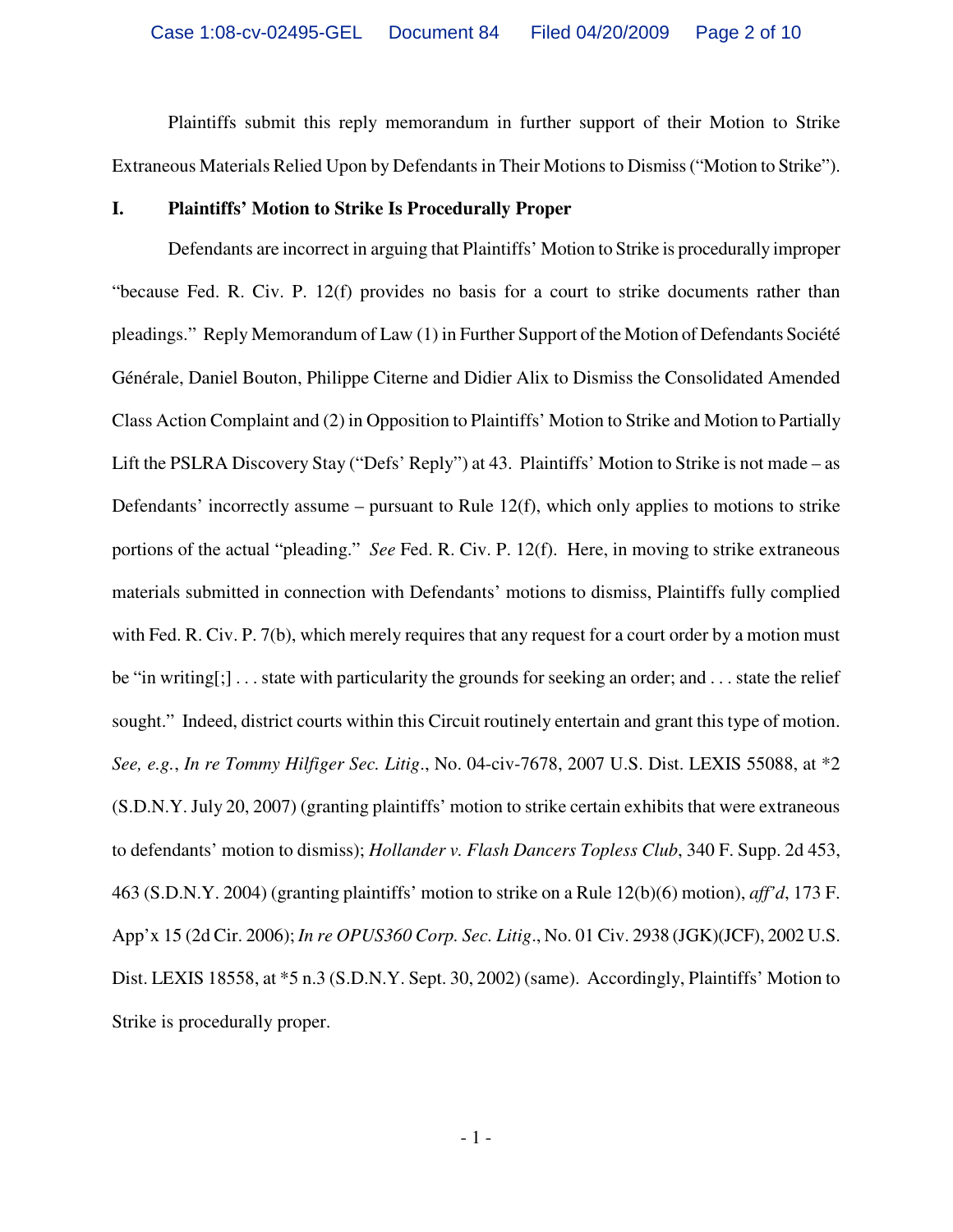## **II. Because Judicial Notice of the 24 Exhibits Must Be Limited to the Fact that These Materials Existed (or Were Published) and May Not Be Relied upon for the Truth of Their Content, They Should Be Stricken as Irrelevant**

Under *Tellabs*, while a court is required to "consider plausible, nonculpable explanations for the defendant's conduct, as well as inferences favoring the plaintiff," any inferences supporting or opposing scienter must be "*draw[n] from the facts alleged*." *Tellabs, Inc. v. Maker Issues & Rights,*  Ltd., 551 U.S. 308, 127 S. Ct. 2499, 2509-10 (2007).<sup>1</sup> Here, because Defendants concede that none of these 24 exhibits were referred to or relied upon by Plaintiffs in the Complaint, they contend that a court "may" nevertheless take judicial notice of the documents, although they have never requested that the Court do so. Defs' Reply at 44.

As a threshold matter, Defendants' request should be denied based on their failure to file, in a timely manner, a proper request seeking judicial notice. *See Atlas v. Accredited Home Lenders Holding Co*., 556 F. Supp. 2d 1142, 1154 (S.D. Cal. 2008) (refusing to take judicial notice of materials that had not been the subject of a proper request).

If, however, the Court is inclined to entertain Defendants' belated request for judicial notice, Defendants' request should be denied nonetheless, as the 24 exhibits at issue are not properly subject to judicial notice. Defendants acknowledge that if the Court is inclined to take judicial notice of the extraneous materials at issue, it may do so solely for the purpose of "'*indicat[ing] what was in the public realm at the time, not whether the contents .... were in fact true.*" Defs' Reply at 44 (quoting *Benak v. Alliance Capital Mgmt. L.P*., 435 F.3d 396, 401 n.15 (3d Cir. 2006)). Indeed, two of the cases that Defendants rely upon (Defs' Reply at 44) expressly hold that when taking judicial notice of extrinsic articles, courts may not accept the truth of the matters asserted in those articles.

1

<sup>1</sup> Emphasis is added and citations are omitted throughout unless otherwise indicated.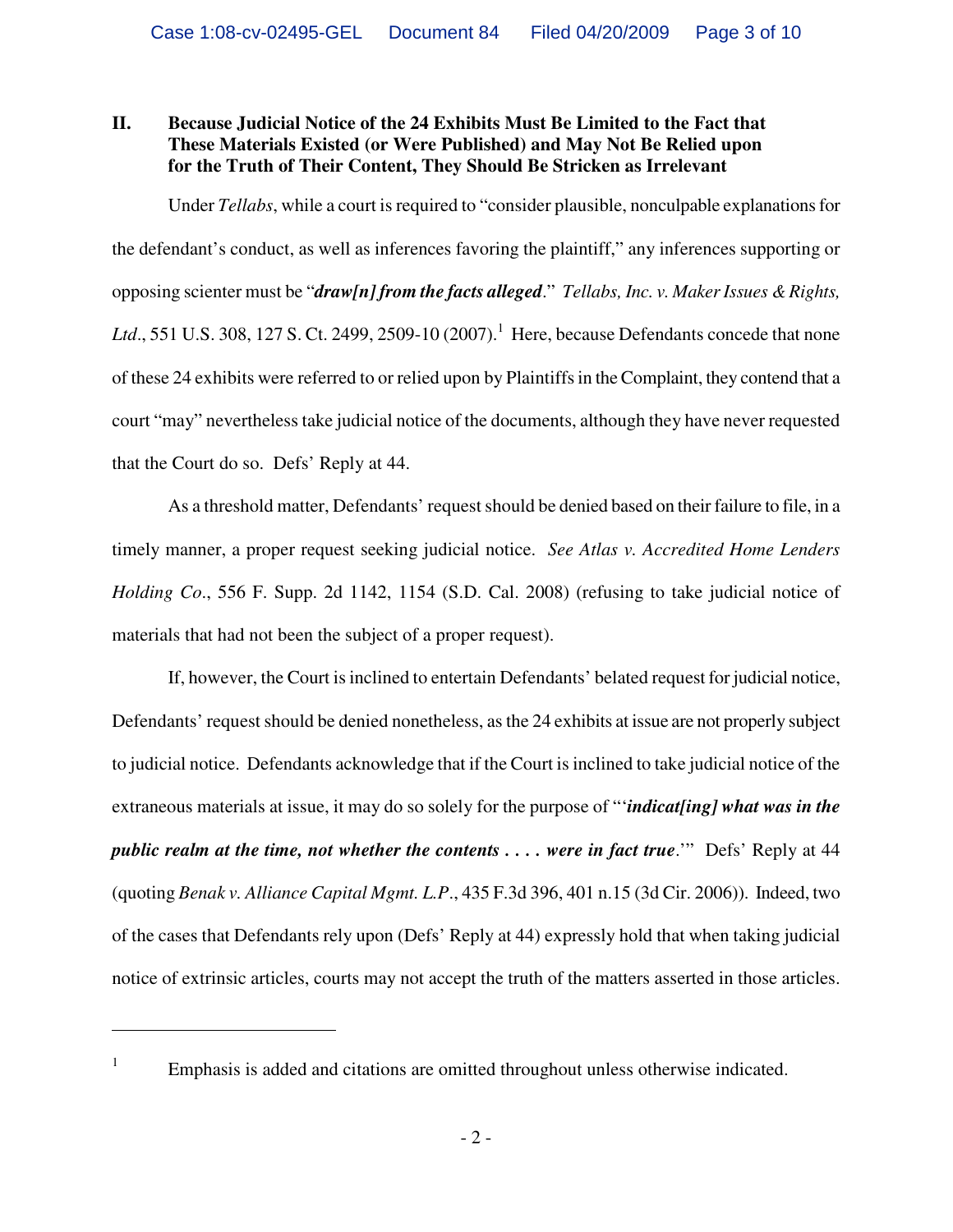*See Benak*, 435 F.3d at 401 n.15 (upholding the district court's decision to take judicial notice of extrinsic newspaper articles because "*[t]hey serve only to indicate what was in the public realm at the time, not whether the contents of those articles were in fact true*"); *In re Salomon Analyst Winstar Litig*., No. 02 Civ. 6171 (GEL), 2006 U.S. Dist. LEXIS 8388, at \*14 n.6 (S.D.N.Y. Feb. 28, 2006) ("*It should be emphasized, of course, that the Court does not accept the articles as evidence of the truth of the matters therein asserted. The Court takes judicial notice only of the fact that the articles were published* . . . .").

Moreover, even if the Court were to take judicial notice of the 24 exhibits "'to indicate what was in the public realm at the time, not whether the contents . . . were in fact true," then these materials should be stricken as irrelevant. Defs' Reply at 44 (quoting *Benak*, 435 F.3d at 401). The mere existence or publication of these materials fails to provide "plausible, nonculpable explanations for [D]efendants' conduct" under the *Tellabs* standard. 127 S. Ct. at 2509-10; *see also Tommy Hilfiger*, 2007 U.S. Dist. LEXIS 55088, at \*14 (*granting plaintiffs' motion to strike extraneous articles because "[t]he fact of their publication alone is irrelevant*").

Nor is the court's opinion in *Bausch & Lomb, Inc. Sec. Litig*., 592 F. Supp. 2d 323, 339 (W.D.N.Y. 2008), instructive here. In *Bausch & Lomb*, the court considered several e-mails submitted by defendants in connection with their motion to dismiss because – unlike any of the 24 exhibits at issue here – the e-mails were "*integral to and explicitly relied on in the complaint*." *Id.* at 338. The court in *Bausch & Lomb* also clearly held that "*such documents may not be considered to establish the truth of the matters asserted in them*." *Id.* In *Bausch & Lomb*, the court also held that it could take judicial notice of the transcript of a video interview because "*plaintiffs d[id] not dispute the accuracy of the transcript*." *Id*. at 339 n.20. Under the plain letter of Fed. R. Evid. 201, judicial notice is not appropriate where the fact at issue is subject to dispute. *See* Fed. R. Evid. 201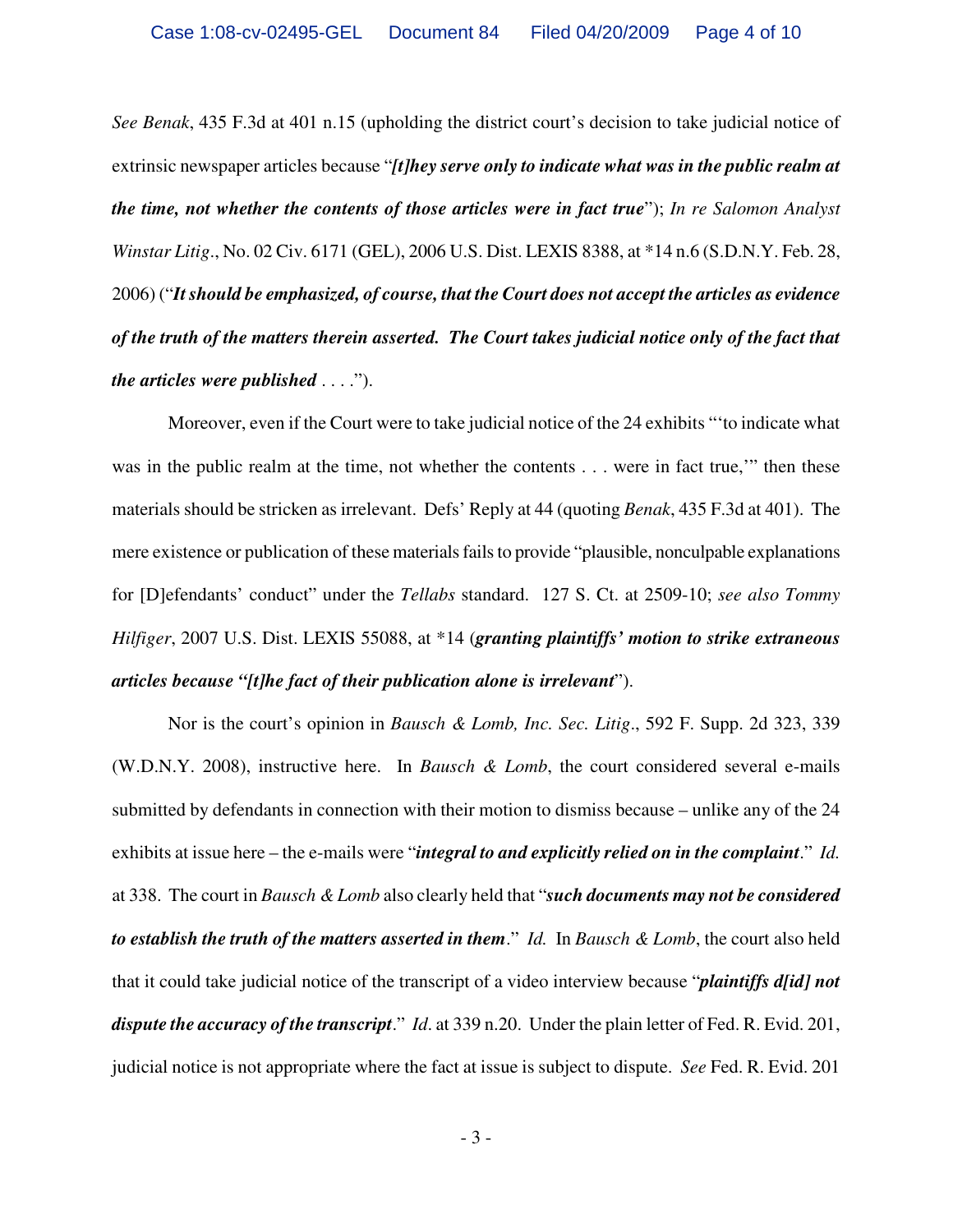(providing that judicial notice of adjudicative facts can only be taken if facts are "not subject to reasonable dispute"). Here, because the extraneous materials at issue are subject to reasonable dispute, they are not the proper subject for judicial notice. *See, e.g.*, Motion to Strike at 6 (offering articles that dispute the veracity of two articles Defendants' submitted concerning Kerviel's trading).

#### **III. The Gardella Declaration Must Be Stricken**

 $\overline{a}$ 

Defendants' submission of the Declaration of Gérard Gardella constitutes another improper attempt to challenge Plaintiffs' allegations using "facts" that are clearly outside the pleadings. In the context of a Rule 12(b)(6) motion to dismiss, declarations, such as the one submitted by Gardella, are completely inappropriate and should not be considered by the Court. *See, e.g.*, *Watson v. Consol. Edison of N.Y*., 594 F. Supp. 2d 399, 405 n.1 (S.D.N.Y. 2009) (refusing to consider defendant's affidavit in ruling on Rule 12(b)(6) motion to dismiss, holding that it was only permitted to consider "the allegations on the face of the Complaint, along with such documents as [were] incorporated by reference in the Complaint or necessarily relied upon by plaintiffs in bringing [the] action").  $2$  At minimum, if the Court were to allow the Gardella Declaration to come into the record, Plaintiffs should be afforded the opportunity to depose and cross-examine Mr. Gardella and to complete all related jurisdictional discovery.

<sup>2</sup> Moreover, if the Court elects to consider the Gardella Declaration in determining Defendants' Rule  $12(b)(1)$  and  $12(b)(2)$  jurisdictional motions, it should only consider those portions of the Gardella Declaration that are relevant to that jurisdictional determination, striking all other portions of the Gardella Declaration that are unrelated to jurisdictional issues. *See, e.g.*, *Watson*, 594 F. Supp. 2d at 405 n.1 (considering defendants' affidavit only for purposes of determining defendants' Rule 12(b)(1) motion, while considering only "the allegations on the face of the Complaint" in deciding defendants' Rule 12(b)(6) motion).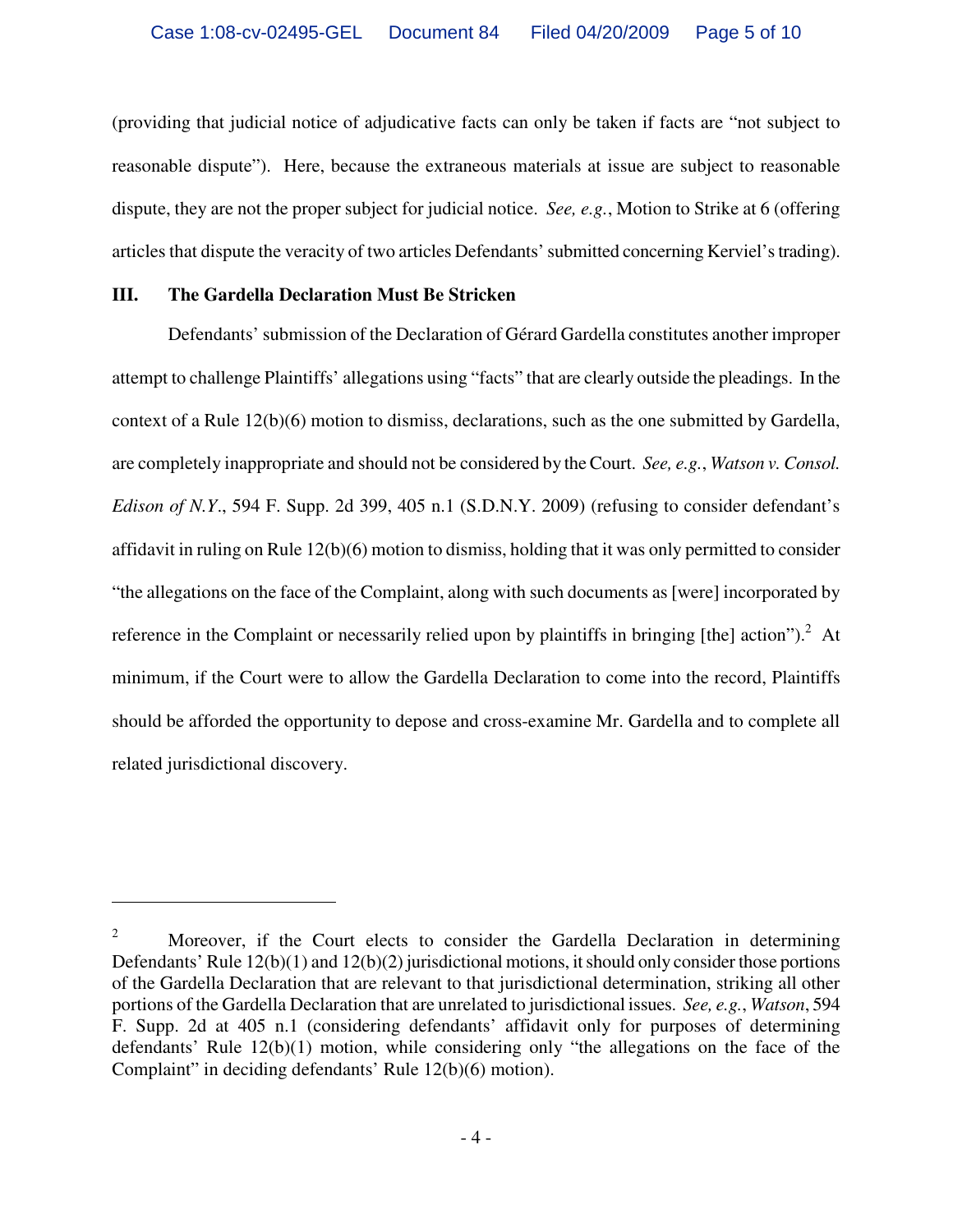## **IV. If the Court Considers Any of the Extrinsic Documents, Defendants' Motions to Dismiss Should Be Converted to Motions for Summary Judgment**

If this Court decides to consider any of the extraneous materials at issue by this motion, Rule 12(b) requires that Defendants' motions to dismiss be converted to Rule 56 motions for summary judgment, and Plaintiffs should be provided with "an opportunity to conduct necessary discovery and to submit pertinent material." *Kramer v. Time Warner, Inc.*, 937 F.2d 767, 773 (2d Cir. 1991); *see also Global Network Commc'ns, Inc. v. City of New York*, 458 F.3d 150, 155 (2d Cir. 2006) ("the conversion of a Rule 12(b)(6) motion into one for summary judgment under Rule 56 when the court considers matters outside the pleadings is 'strictly enforce[d]' and 'mandatory'") (quoting *Amaker v. Weiner*, 179 F.3d 48, 50 (2d Cir. 1999)).

## **V. Conclusion**

For the foregoing reasons, as well as for the reasons set forth in Plaintiffs' Motion to Strike, Plaintiffs respectfully request that the Court strike from the record the Gardella Declaration and the exhibits attached to the Musoff Declaration.

DATED: April 20, 2009 Respectfully submitted,

COUGHLIN STOIA GELLER RUDMAN & ROBBINS LLP PATRICK J. COUGHLIN THEODORE J. PINTAR RYAN A. LLORENS JESSICA T. SHINNEFIELD

> s/ THEODORE J. PINTAR THEODORE J. PINTAR

655 West Broadway, Suite 1900 San Diego, CA 92101 Telephone: 619/231-1058 619/231-7423 (fax)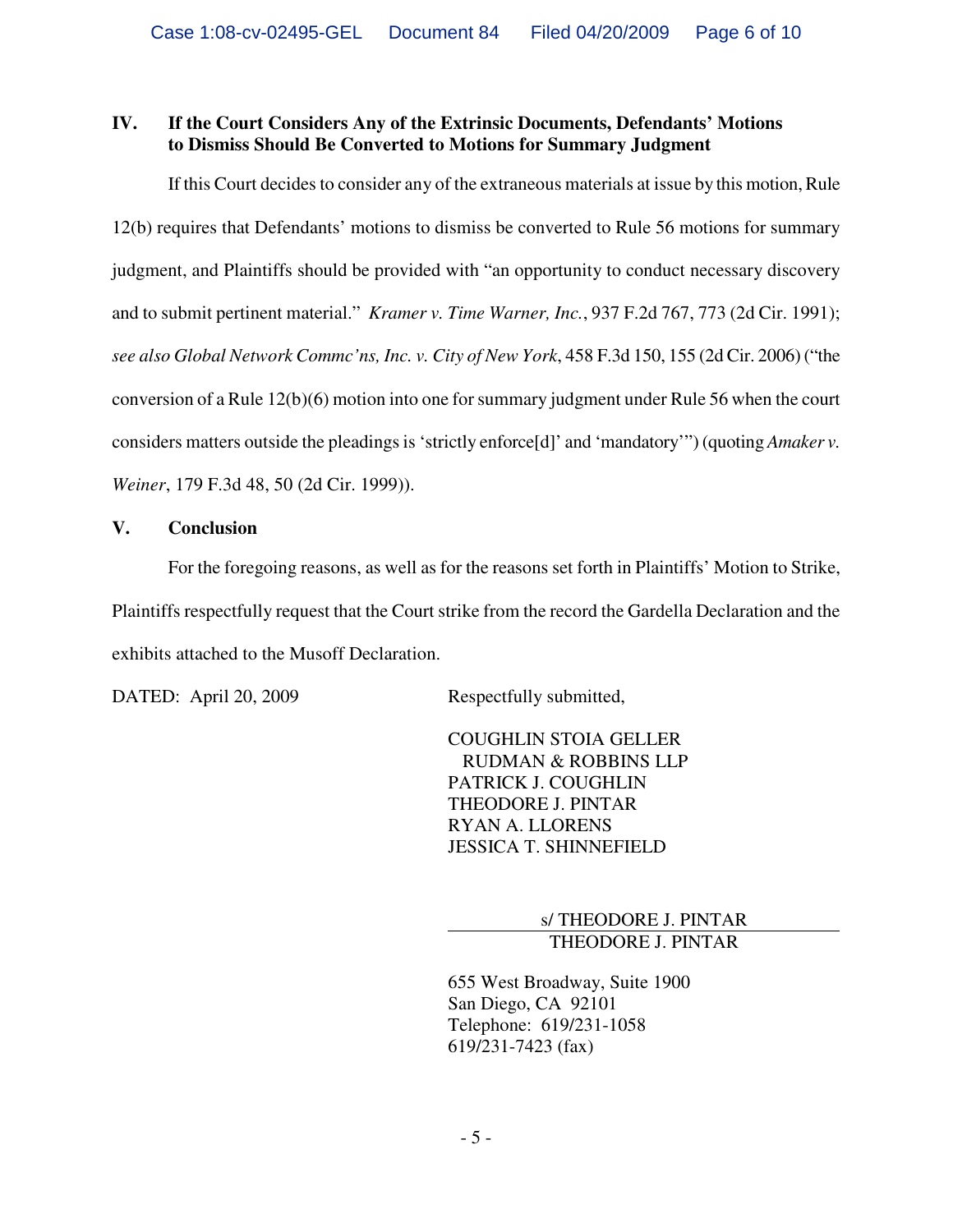COUGHLIN STOIA GELLER RUDMAN & ROBBINS LLP SAMUEL H. RUDMAN 58 South Service Road, Suite 200 Melville, NY 11747 Telephone: 631/367-7100 631/367-1173 (fax)

COUGHLIN STOIA GELLER RUDMAN & ROBBINS LLP RANDI D. BANDMAN 52 Duane Street, 7th Floor New York, NY 10007 Telephone: 212/693-1058 212/693-7423 (fax)

COUGHLIN STOIA GELLER RUDMAN & ROBBINS LLP MICHAEL F. GHOZLAND SEAN K. COLLINS 9601 Wilshire Blvd., Suite 510 Los Angeles, CA 90210 Telephone: 310/859-3100 310/278-2148 (fax)

Lead Counsel for Plaintiffs

S:\CasesSD\Societe Generale\_SocGen\BRF00058997.doc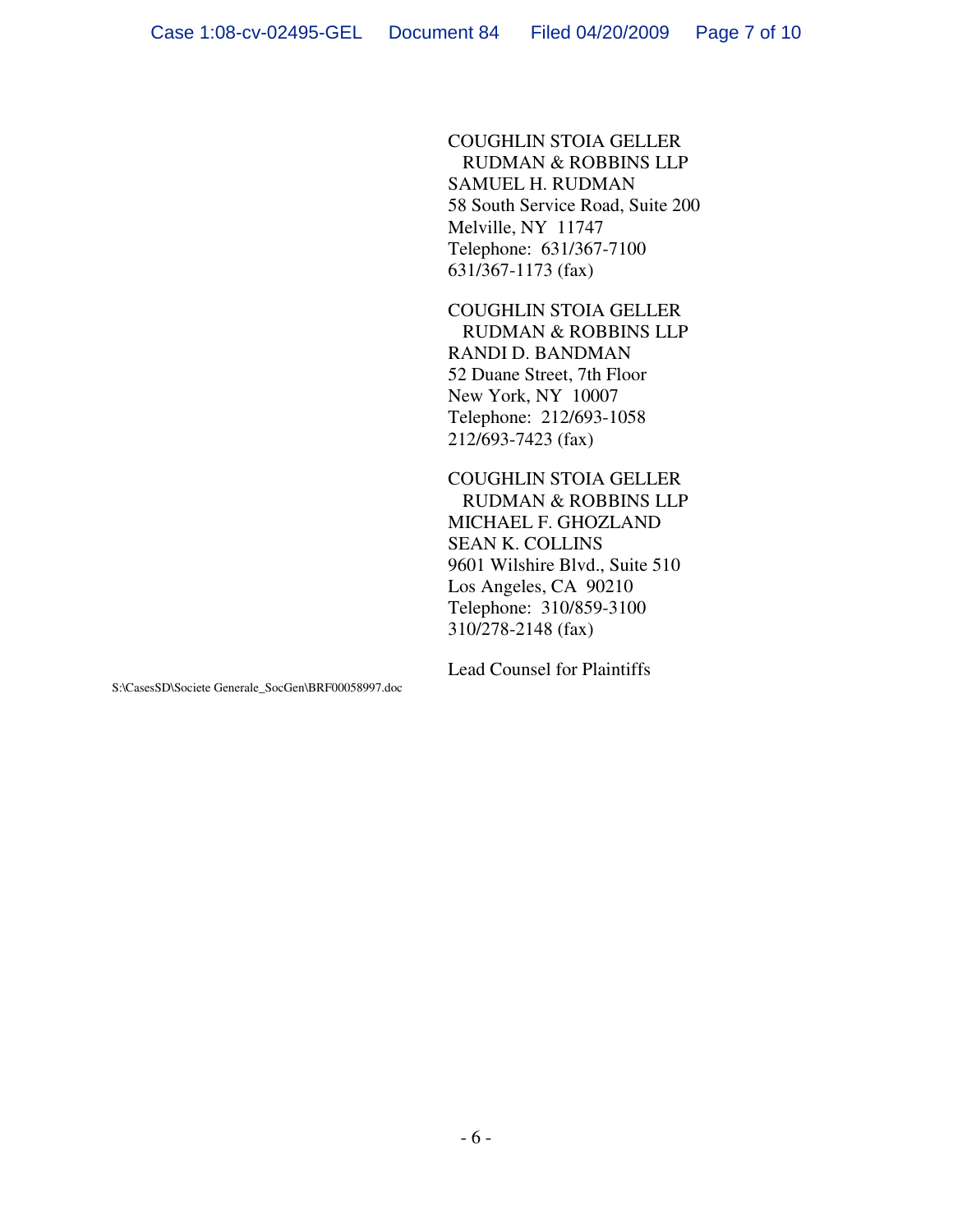#### CERTIFICATE OF SERVICE

I hereby certify that on April 20, 2009, I electronically filed the foregoing with the Clerk of the Court using the CM/ECF system which will send notification of such filing to the e-mail addresses denoted on the attached Electronic Mail Notice List, and I hereby certify that I have mailed the foregoing document or paper via the United States Postal Service to the non-CM/ECF participants indicated on the attached Manual Notice List.

I certify under penalty of perjury under the laws of the United States of America that the foregoing is true and correct. Executed on April 20, 2009.

#### s/ THEODORE J. PINTAR THEODORE J. PINTAR

COUGHLIN STOIA GELLER RUDMAN & ROBBINS LLP 655 West Broadway, Suite 1900 San Diego, CA 92101-3301 Telephone: 619/231-1058 619/231-7423 (fax)

E-mail:TedP@csgrr.com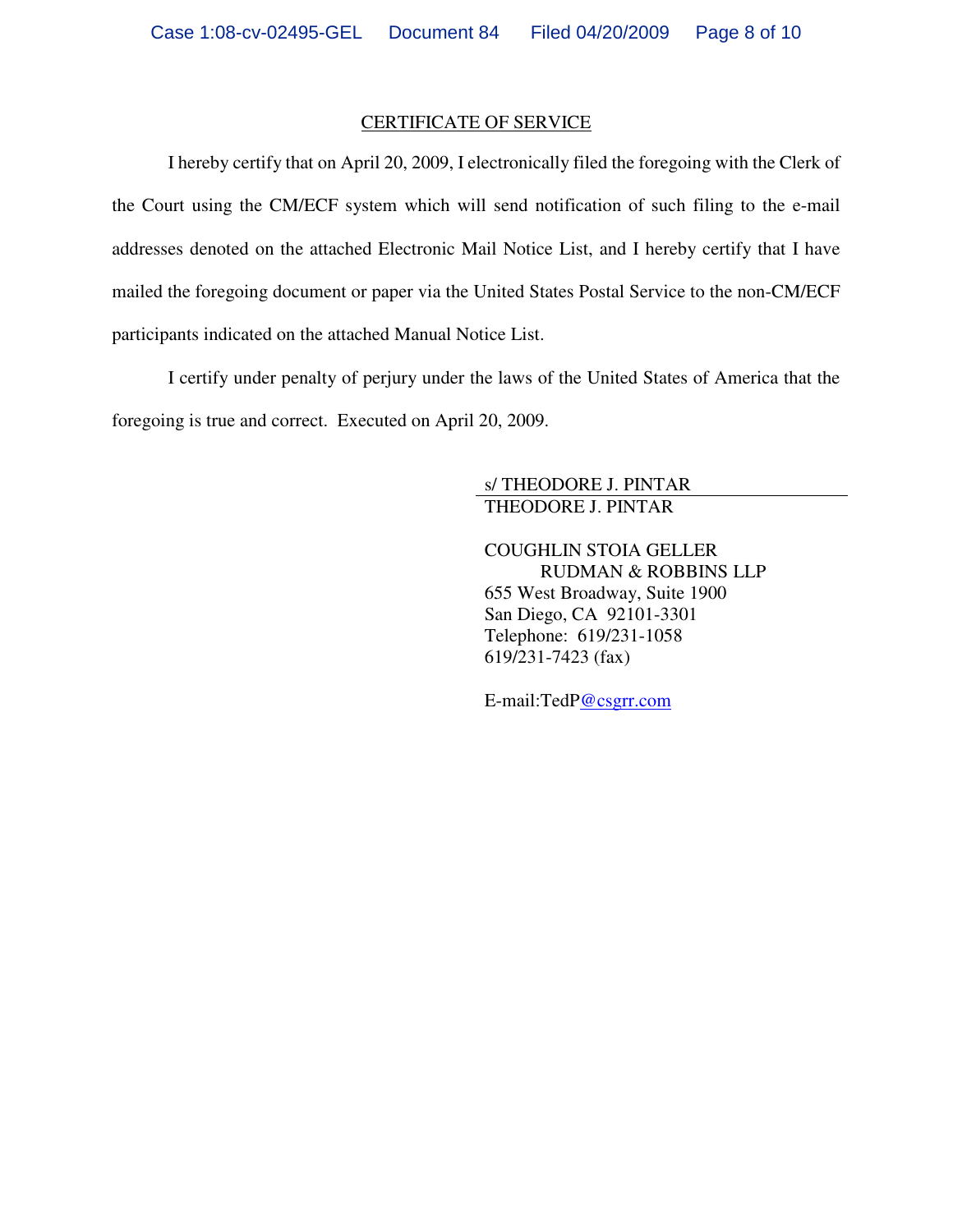# **Mailing Information for a Case 1:08-cv-02495-GEL**

## **Electronic Mail Notice List**

The following are those who are currently on the list to receive e-mail notices for this case.

- **Randi Dawn Bandman**  randib@csgrr.com
- **Elizabeth Ann Berney**  eberney@cohenmilstein.com,tgraham@cohenmilstein.com
- **Kent Andrew Bronson**  kbronson@milberg.com
- **Robert Samuel Cohen**  rcohen@kirkland.com,kenymanagingclerk@kirkland.com
- **Sean Kennedy Collins**  scollins@csgrr.com
- **Michael Fred Ghozland**  mghozland@csgrr.com
- **Mark C. Holscher**  mholscher@kirkland.com
- **Bryan Joshua Levine**  bryan.levine@skadden.com
- **Ryan A. Llorens**  ryanl@csgrr.com,jshinnefield@csgrr.com
- **Joseph Andrew Matteo**  jmatteo@skadden.com
- **Scott D. Musoff**  smusoff@skadden.com
- **James Stuart Notis**  jnotis@gardylaw.com
- **Theodore J. Pintar**  tedp@csgrr.com,karenc@csgrr.com,e\_file\_sd@csgrr.com
- **Ira M. Press**  ipress@kmllp.com